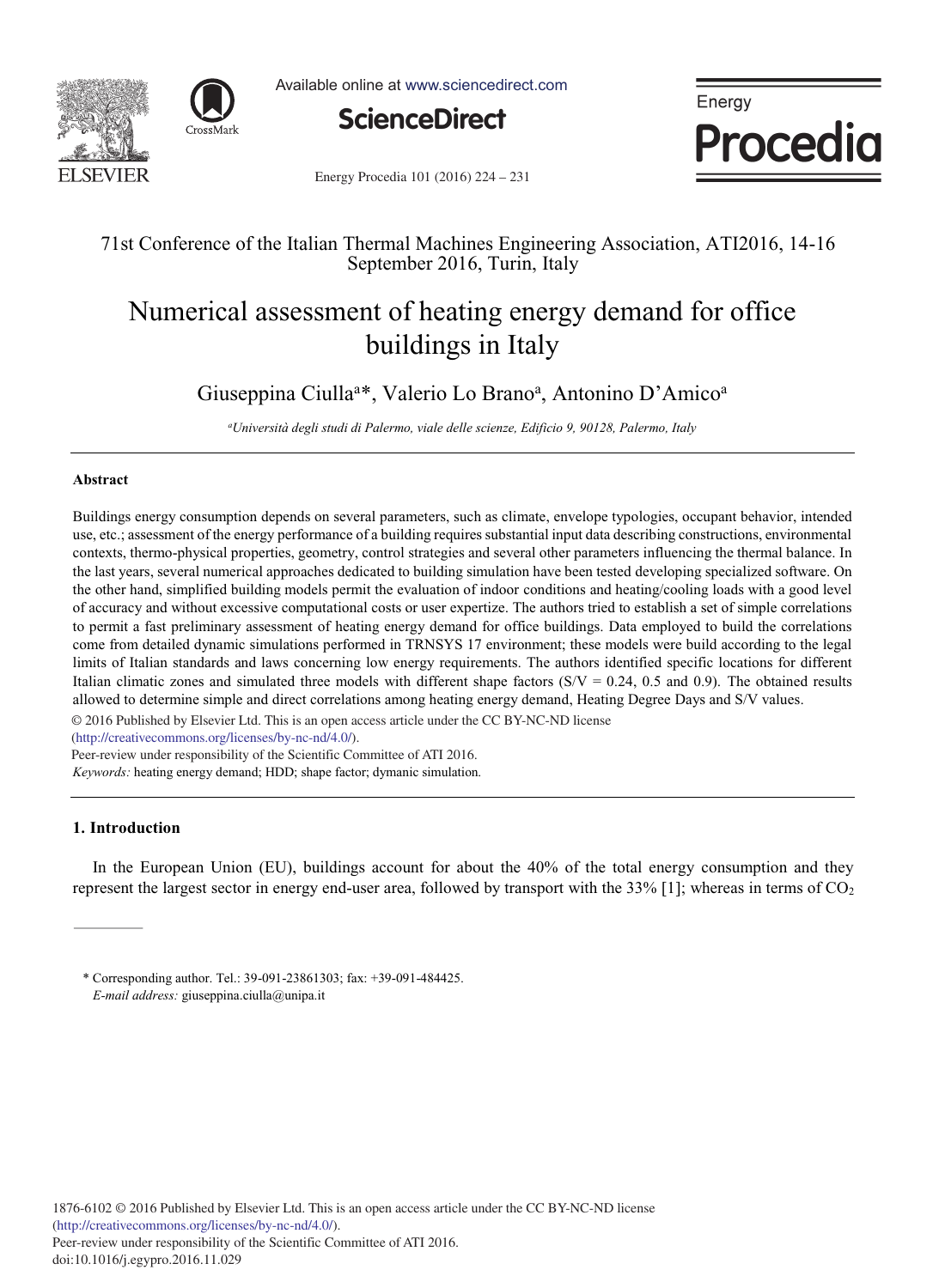emission, buildings are responsible for about 36% of it. Energy is employed for different purposes, but the dominant energy end-use is space heating [1,2]. In order to achieve relevant saving of primary energy, several potential mitigation measures can be implemented involving the building envelope, indoor condition, heating/cooling systems, etc. [3]. In this context, the 91/2002 ''Energy Performance of Buildings Directive'' (EPBD) [4] has been enacted to introduce several requirements for new and existent buildings within EU; in Italy this Directive was transposed into the 192/2005 Decree [5]. The energy consumption of a building can be influenced by several parameters, such as climate, envelope typologies, age of construction, occupant behavior, intended use, etc.; a detailed evaluation of the energy performance requires several input data to solve the energy balance. In this context, many simulation tools have been developed to evaluate building performances [6], based on different approaches and with a lack of common language [7]: numerical approaches have been developed and tested [8-11], and most of them have been implemented in software dedicated to building simulation such as DOE-2, BLAST, Energy-Plus, TRNSYS, ESP-r, and SPARK [12]. On the other hand, simplified buildings models permit the evaluation of energy requirements and indoor conditions with an acceptable level of accuracy without excessive computational costs [13]. Indeed, in the common standards, steady state models are used to determine the energy performance of a building [14,15]. Thanks to their fast calculations, this approach assesses the energy performance in a simple way and conducts long term analyses on different scenarios involving several energy efficiency measures [16,17]. These kind of models are commonly used for preliminary building design and for scenario analyses; in particular, among the climatic parameters, the Degree Days (DD) indicator can be used to quantify the heating and cooling energy demands permitting, in a simple way, to obtain a first assessment of buildings consumption [18,19]. Many studies used DD for analyzing regional climate characteristics and to predict energy demand [20-22]. The determination of the energy performance of a building taking into account only on climatic context, may lead to an imprecise evaluation because it is totally unlinked to the thermophysical characteristics of the envelope and to the shape factor of the building. The following work rises in order to help the designer for a preliminary assessment of the energy performance of a non-residential building, designed as dictated by national law. The use of a simple and reliable correlation can provide the thermal energy requirements, allowing the designer to not use any simulation software, and then to accelerate the entire evaluation process. The presented study is based upon the development of a set of dynamic models of "ideal non-residential buildings" in TRNSYS software environment [23] built according to the energy legal limits of different climatic zones of Italian peninsula [24]. For a more general approach, authors have chosen three cities that represent the maximum, minimum and average Heating Degree Days (HDD) value for each climatic zone; furthermore, for each city, three models with different shape factors  $(S/V = 0.24, 0.5, 0.5)$  have been simulated. The results obtained from the detailed simulations in TRNSYS have been employed to build strong correlations among heating energy demand, HDD and S/V values. In detail, applying the least squared method it was possible to identify simple correlations, valid for each climatic zone and for the Italian territory, obtaining high correlation coefficients  $\mathbb{R}^2$ 

#### **Nomenclature**

| DD                | Degree Days $[°C \cdot day]$                                             |
|-------------------|--------------------------------------------------------------------------|
| $H_d$             | heating energy demand [kWh/m <sup>2</sup> year]                          |
| <b>HDD</b>        | Heating Degree Days [°C·day]                                             |
| $R^2$             | correlation coefficient                                                  |
| <sub>S</sub>      | surface area with thermal losses $[m^2]$                                 |
| S/V               | shape factor or losses surface to volume ratio or compactness $[m^{-1}]$ |
| $T_i$             | average daily temperature $[°C]$                                         |
| $T_r$             | indoor thermal comfort temperature $[°C]$                                |
| $T_{s}$           | reference temperature $[^{\circ}C]$                                      |
| $U_{floor}$       | floor thermal transmittance $\left[ W/m^2K \right]$                      |
| $U_{\text{roof}}$ | roof thermal transmittance $\left[ W/m^2K \right]$                       |
| $U_{wall}$        | wall thermal transmittance $\left[ W/m^2K \right]$                       |
| $U_{window}$      | window thermal transmittance $\text{[W/m$^2$K]}$                         |
| V                 | heated volume $\lceil m^3 \rceil$                                        |
| $\theta_1$        | correction coefficient [kWh/m <sup>2</sup> year]                         |